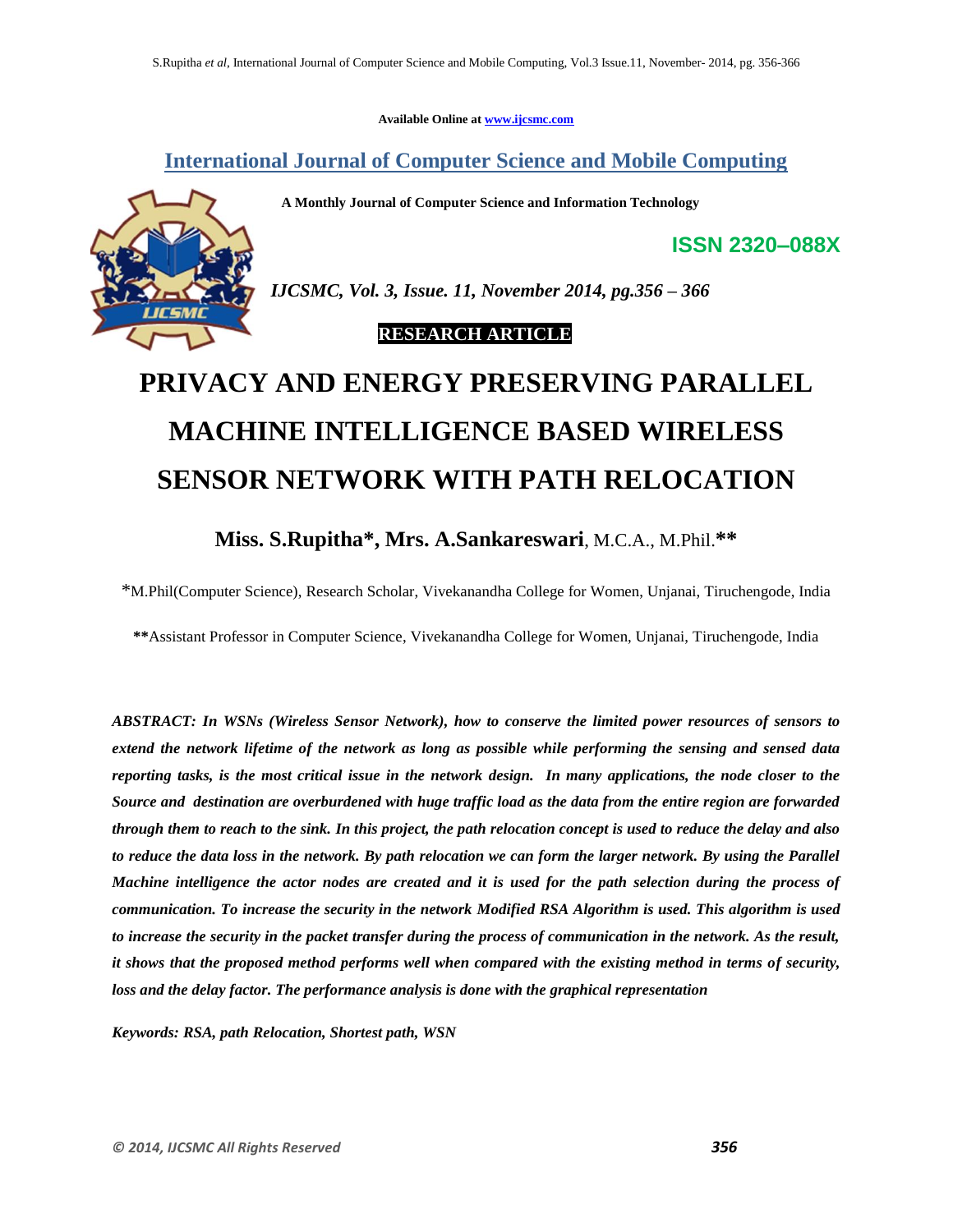# **1. INTRODUCTION**

A wireless network is any type of computer network that uses wireless data connections for connecting network nodes. Wireless network is a method by which homes, [telecommunications networks](http://en.wikipedia.org/wiki/Telecommunications_network) and enterprise (business) installations avoid the costly process of introducing cables into a building, or as a connection between various equipment locations. [Wireless](http://en.wikipedia.org/wiki/Wireless) telecommunications networks are generally implemented and administered using [radio communication.](http://en.wikipedia.org/wiki/Radio_communication) This implementation takes place at the physical level (layer) of the [OSI model](http://en.wikipedia.org/wiki/OSI_model) network structure

Wireless Sensor Networks (WSNs) have gained world- wide attention in recent years, particularly with the proliferation in Micro-Electro-Mechanical Systems (MEMS) technology which has facilitated the development of smart sensors. These sensors are small, with limited processing and computing resources, and they are inexpensive compared to traditional sensors. These sensor nodes can sense, measure, and gather information from the environment and, based on some local decision process, they can transmit the sensed data to the user. Another concept in Wireless Sensor Network is Clustering, which means Grouping of similar objects or sensors in our context distance or proximity, Logical organizing.

A wireless sensor node is capable of gathering information from surroundings, processing and transmitting required data to other nodes in network. The sensed signal from the environment is analog which is then digitized by analog-to-digital converter which is then sent to microcontroller for further processing. While designing the hardware of any sensor node the main feature in consideration is the reduction of power consumption by the node. Most of the power consumption is by the radio subsystem of the sensing node. So the sending of required data over radio network is advantageous. An algorithm is required to program a sensing node so that it knows when to send data after event sensing in event driven based sensor model. Another important factor is the reduction of power consumption by the sensor which should be in consideration as well.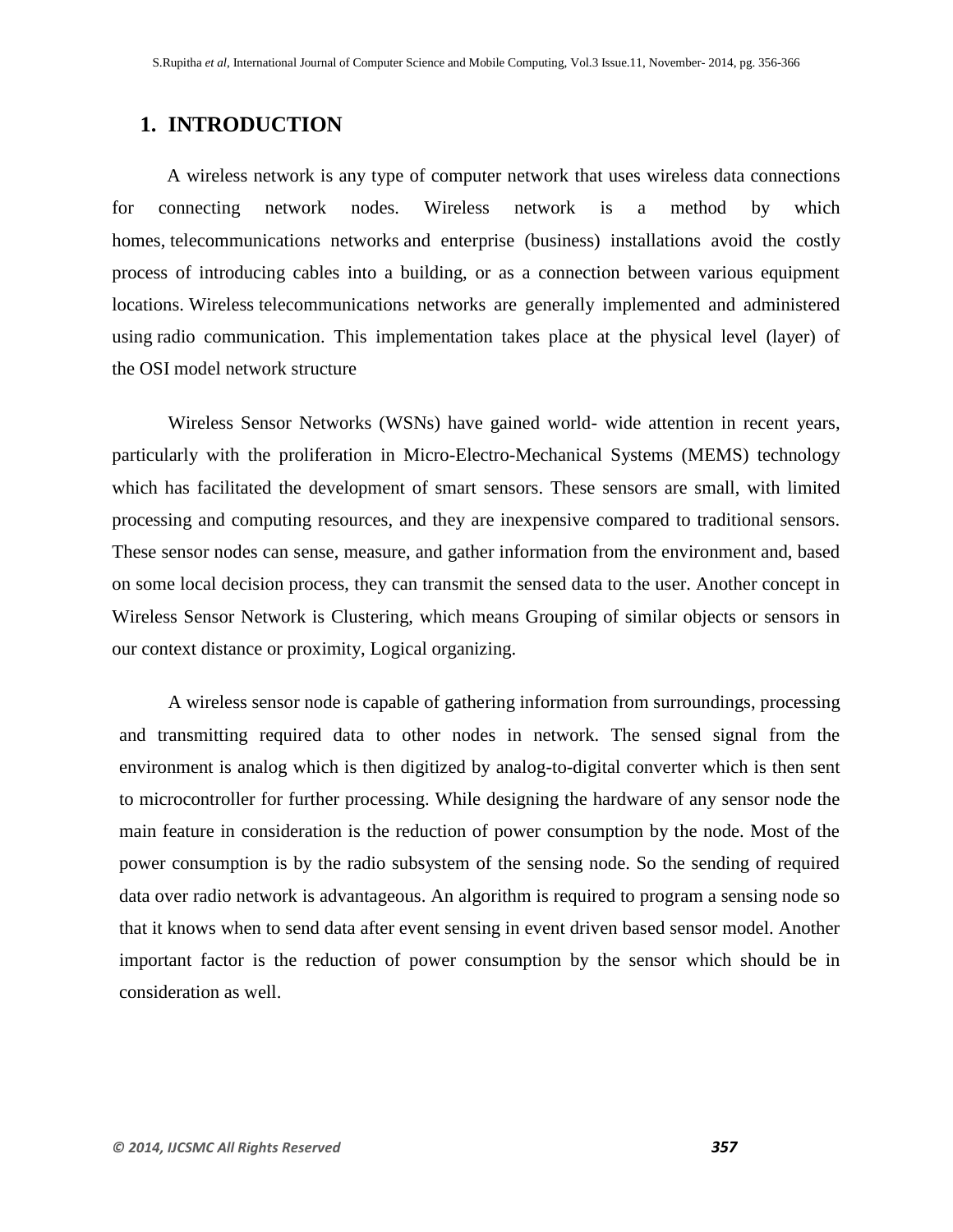# **2. LITERATURE REVIEW**

## **Hamza Rahmani, Nabil Sahli And Farouk Kamoun**

The nature of the threats carried by Distributed Denial of Service (DDoS) attack requires effective detection as well as efficient response methods. However, feature-based schemes are unsuitable for real-time detection due to their complicated calculations and most of the statistical-based schemes do not distinguish DDoS attacks from legitimate changes. Besides, it is impossible to set a threshold that takes into account both false positives and false negatives. A hard threshold reduces the risk of false negatives but significantly increases the rate of false positives. In contrast, a soft threshold can easily be exploited by attackers to insert a malicious traffic that respects the conduct of good flow. To avoid these defects, we suggest a two-stage approach based on the detection of breaks in the distribution of connections size. A connection is defined as the aggregate traffic between two IP addresses, where one address belongs to the police address set, and the other is a foreign address. The connection size is measured in number of packets. To achieve our goal, we employ Total Variation Distance (TVD) to measure horizontal and vertical similarity among flows. We investigate a class of intelligent denial of service attacks which, unlike high-rate attacks, are difficult for other's schemes to detect. The experimental results indicate that our scheme can detect DDoS flooding attacks accurately. The effectiveness of our approach, even against intelligent attacks, is around 90%

## **Ashley Chonka, Jaipal Singh, And Wanlei Zhou**

DDoS attack traffic is difficult to differentiate from legitimate network traffic during transit from the attacker, or zombies, to the victim. In this paper, we use the theory of network self-similarity to differentiate DDoS flooding attack traffic from legitimate self-similar traffic in the network. We observed that DDoS traffic causes a strange attractor to develop in the pattern of network traffic. From this observation, we developed a neural network detector trained by our DDoS prediction algorithm. Our preliminary experiments and analysis indicate that our proposed chaotic model can accurately and effectively detect DDoS attack traffic. Our approach has the potential to not only detect attack traffic during transit, but to also filter it.

Denial of service (DoS) attacks is designed to disrupt network services, by intentionally blocking or degrading the available resources used by them. One of the major problems for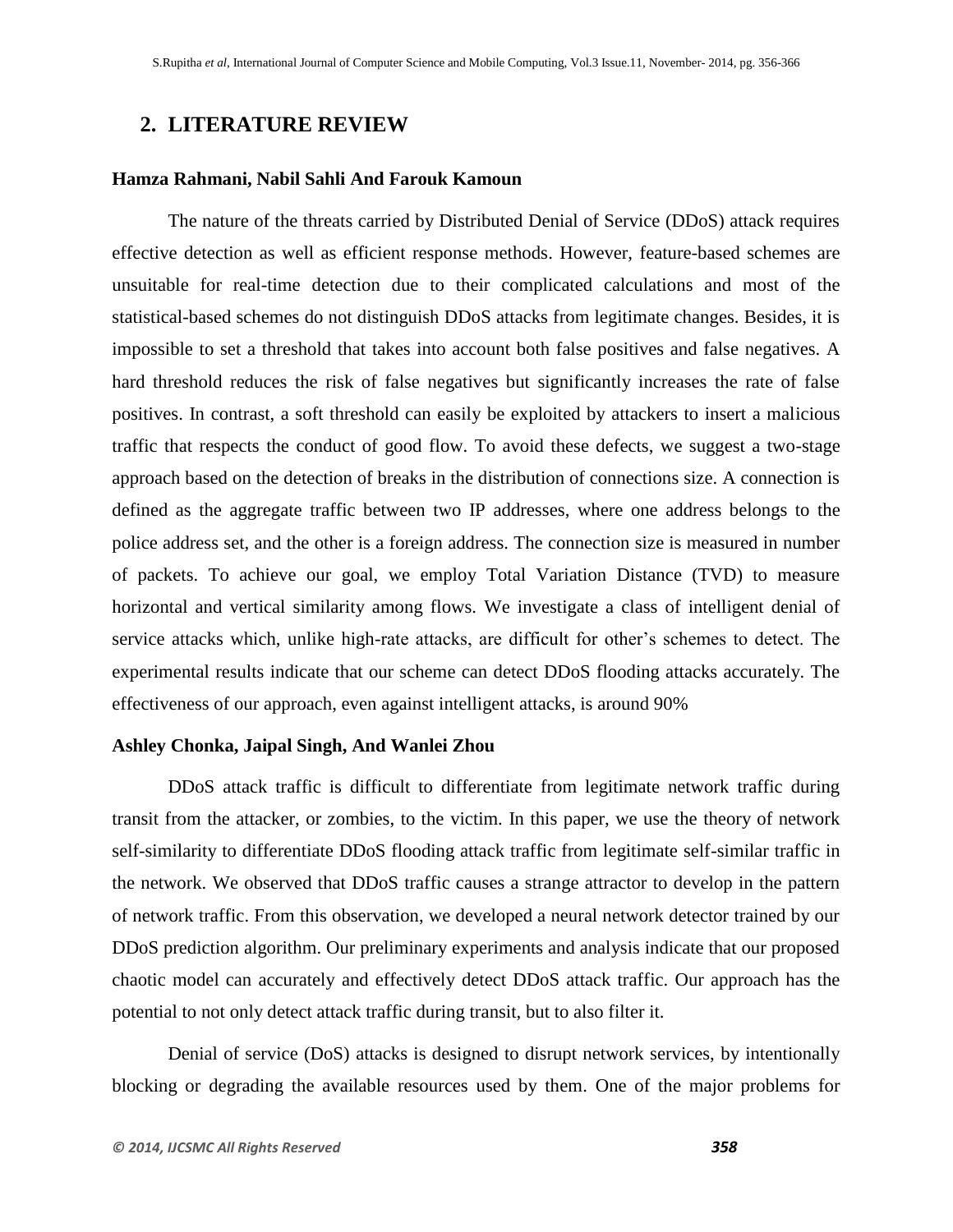DDoS detection methods is the difficulty of differentiating DDoS attack packets from legitimate packets, since attackers mimic their attack traffic amongst legitimate traffic in order to hide their attack.

## **3. METHODOLOGY**

## **PARALLEL MACHINE INTELLIGENCE**

Parallel Machine Intelligence is the intelligence exhibited by machines or software. Parallel Machine intelligence is used for many purposes; here it is used to find the nearest shortest path for several time periods. That process is carried out by using the Activators. The parallel Machine intelligence is acts as path fixer. The time periods are determined by the shortest path Algorithms. By the use of the parallel machine intelligence method the energy efficiency of the node is increased.

## **TOPOLOGY DISCOVERY**

The topology is constructed based on the Top-Disc algorithm using our own path cost metric. For the Route Discovery process the request is sent by the source to the destination. And the Acknowledgement received by the source from the destination for the topology discovery process. Top-Disc Algorithm which is derived from the simple greedy log(n)-approximation algorithm for finding the set cover.

## **ROUTING ALGORITHM**

Divide the whole region into several grids. These divisions are based on the transmission range of the sensor nodes. Routing Algorithm forms the general Structure to the network. The Route Request, Routing Reply, Demand factors are all controlled by the routing algorithm method.

#### **AODV ROUTING PROTOCOL**

In AODV, the [network](http://en.wikipedia.org/wiki/Computer_network) is silent until a connection is needed. At that point the network node that needs a connection [broadcasts](http://en.wikipedia.org/wiki/Broadcasting_(computing)) a request for connection. Other AODV nodes forward this message, and record the node that they heard it from, creating an explosion of temporary routes back to the needy node. When a node receives such a message and already has a route to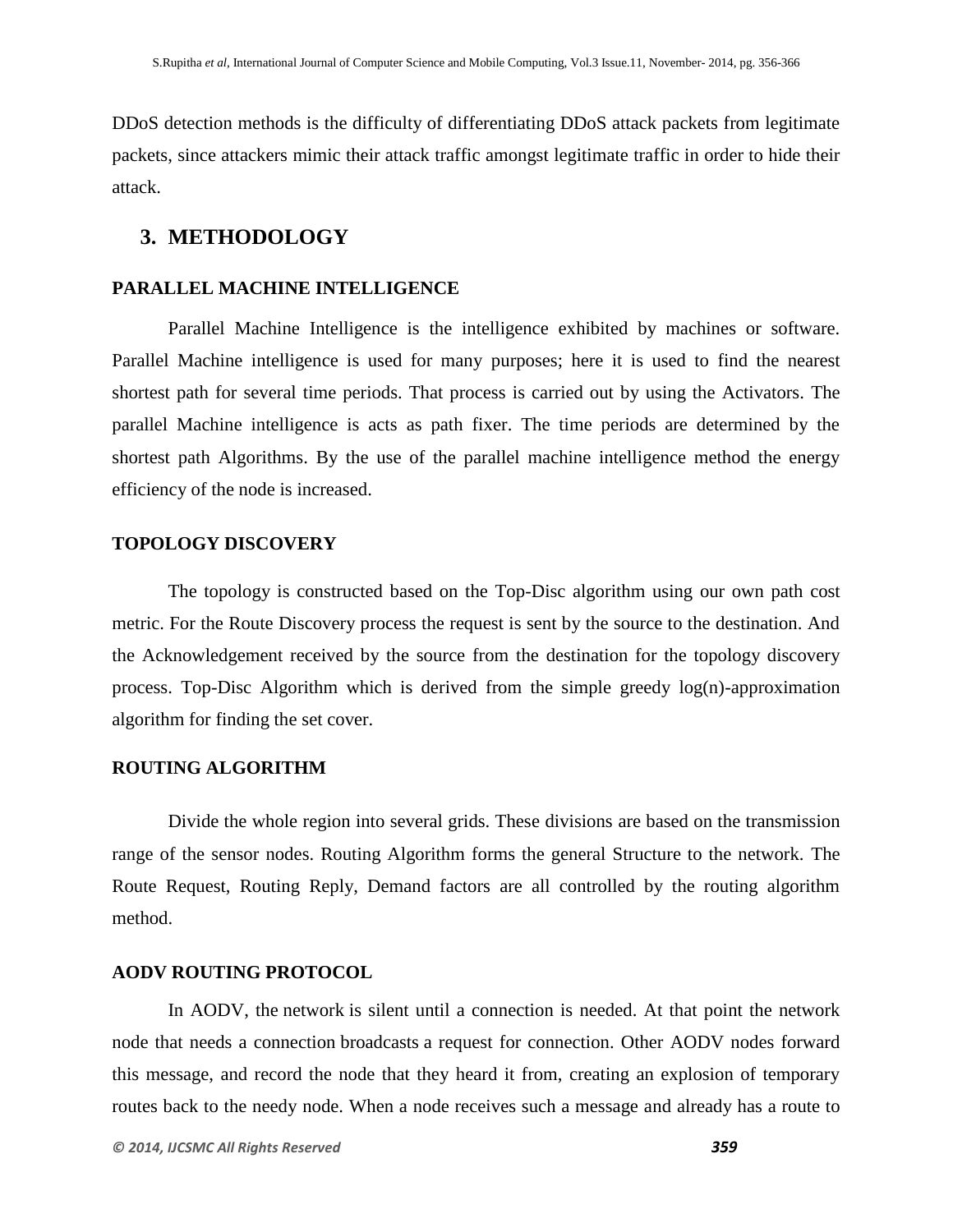the desired node, it sends a message backwards through a temporary route to the requesting node. The needy node then begins using the route that has the least number of hops through other nodes. Unused entries in the [routing tables](http://en.wikipedia.org/wiki/Routing_table) are recycled after a time. When a [link](http://en.wikipedia.org/wiki/Data_link) fails, a routing error is passed back to a transmitting node, and the process repeats.

## **MODIFIED RSA ALGORITHM**

RSA stands for [Ron Rivest,](http://en.wikipedia.org/wiki/Ron_Rivest) [Adi Shamir](http://en.wikipedia.org/wiki/Adi_Shamir) and [Leonard Adleman.](http://en.wikipedia.org/wiki/Leonard_Adleman) RSA is one of the first practicable [public-key cryptosystems](http://en.wikipedia.org/wiki/Public-key_cryptography) and is widely used for secure data transmission. In such a [cryptosystem,](http://en.wikipedia.org/wiki/Cryptosystem) the [encryption key](http://en.wikipedia.org/wiki/Encryption_key) is public and differs from the [decryption key](http://en.wikipedia.org/wiki/Decryption_key) which is kept secret. In RSA, this asymmetry is based on the practical difficulty of [factoring](http://en.wikipedia.org/wiki/Factorization) the product of two large [prime numbers,](http://en.wikipedia.org/wiki/Prime_number) the [factoring problem.](http://en.wikipedia.org/wiki/Factoring_problem)

The Modified RSA algorithm involves three steps: [key](http://en.wikipedia.org/wiki/Key_(cryptography)) generation, encryption and decryption.

#### **Key generation**

RSA involves a *public key* and a *[private key.](http://en.wikipedia.org/wiki/Private_key)* The public key can be known by everyone and is used for encrypting messages. Messages encrypted with the public key can only be decrypted in a reasonable amount of time using the private key. The keys for the RSA algorithm are generated the following way:

- 1. Choose two distinct [prime numbers](http://en.wikipedia.org/wiki/Prime_number) *p* and *q*.
	- For security purposes, the integer's *p* and *q* should be chosen at random, and should be of similar bit-length. Prime integers can be efficiently found using a [primarily](http://en.wikipedia.org/wiki/Primality_test)  [test.](http://en.wikipedia.org/wiki/Primality_test)
- 2. Compute  $n = pq$ .
	- *n* is used as the [modulus](http://en.wikipedia.org/wiki/Modular_arithmetic) for both the public and private keys. Its length, usually expressed in bits, is the [key length.](http://en.wikipedia.org/wiki/Key_length)
- 3. Compute  $\varphi(n) = \varphi(p)\varphi(q) = (p-1)(q-1) = n (p+q-1)$ , where  $\varphi$  is Euler's totient [function.](http://en.wikipedia.org/wiki/Euler%27s_totient_function)
- 4. Choose an integer *e* such that  $1 < e < \varphi(n)$  and  $gcd(e, \varphi(n)) = 1$  $gcd(e, \varphi(n)) = 1$ ; i.e., *e* and  $\varphi(n)$  are co prime.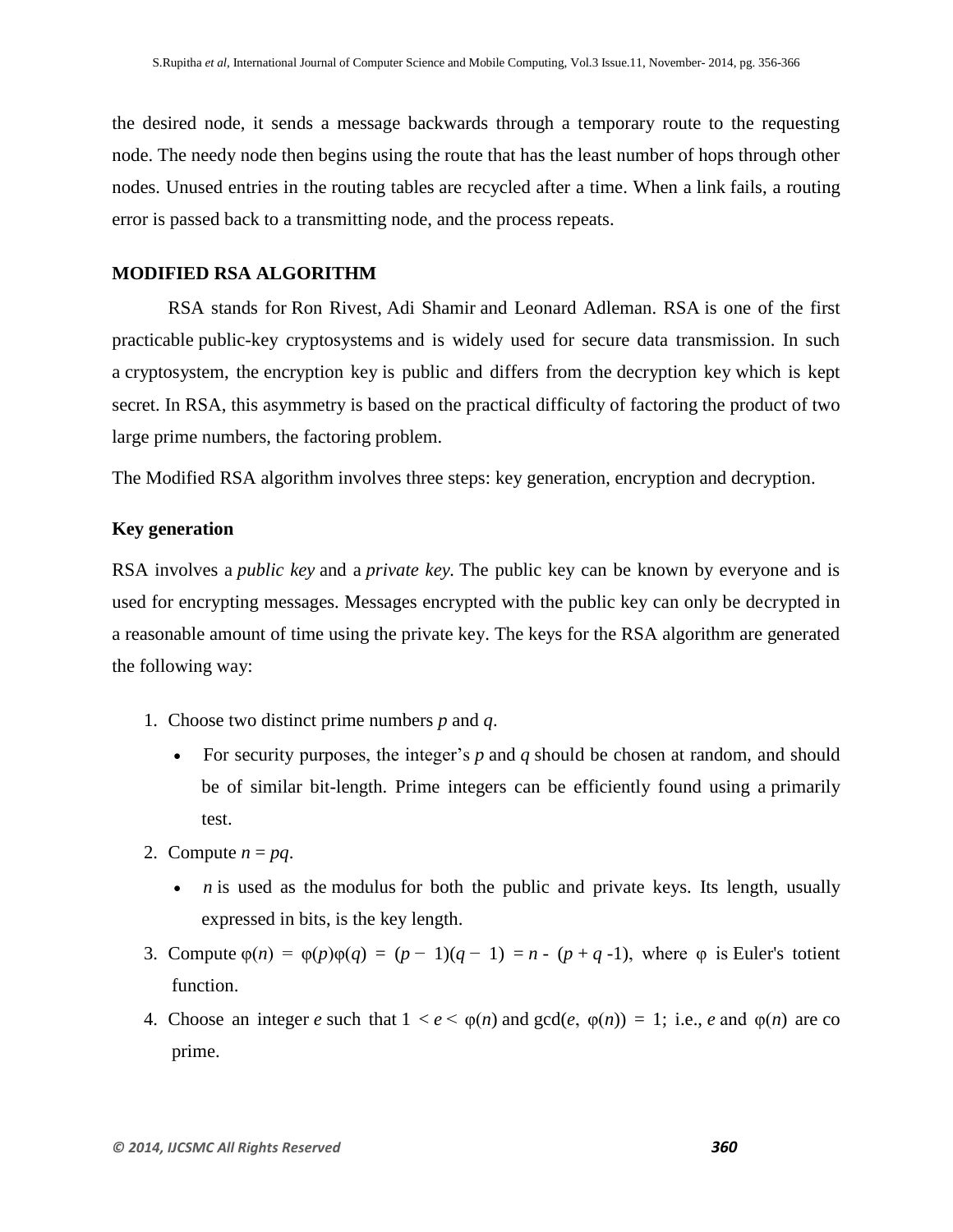- *e* is released as the public key exponent. *e* having a short [bit-length](http://en.wikipedia.org/wiki/Bit-length) and small [Hamming weight](http://en.wikipedia.org/wiki/Hamming_weight) results in more efficient encryption – most commonly  $2^{16} + 1$ = 65,537. However, much smaller values of *e* (such as 3) have been shown to be less secure in some settings.
- 5. Determine *d* as  $d \equiv e^{-1} \pmod{\varphi(n)}$ ; i.e., *d* is the [multiplicative inverse](http://en.wikipedia.org/wiki/Modular_multiplicative_inverse) of *e* (modulo  $\varphi(n)$ ).
	- This is more clearly stated as: solve for *d* given  $d \cdot e \equiv 1 \pmod{\varphi(n)}$
	- This is often computed using the [extended Euclidean algorithm.](http://en.wikipedia.org/wiki/Extended_Euclidean_algorithm) Using the pseudocode in the *Modular* integers section, inputs *a* and *n* correspond to *e* and  $\varphi(n)$ , respectively.
	- *d* is kept as the private key exponent.

The *public key* consists of the modulus *n* and the public (or encryption) exponent *e*. The *private key* consists of the modulus *n* and the private (or decryption) exponent *d*, which must be kept secret. *p*, *q*, and  $\varphi(n)$  must also be kept secret because they can be used to calculate *d*.

- An alternative, used by [PKCS#1,](http://en.wikipedia.org/wiki/PKCS1) is to choose *d* matching  $de \equiv 1 \pmod{\lambda}$  with  $\lambda = 1$  cm ( $p - 1$ ,  $q - 1$ ), where lcm is the [least common multiple.](http://en.wikipedia.org/wiki/Least_common_multiple) Using  $\lambda$  instead of  $\varphi(n)$  allows more choices for *d*.  $\lambda$  can also be defined using the [Carmichael function,](http://en.wikipedia.org/wiki/Carmichael_function)  $\lambda(n)$ .
- The [ANSI X9.31](http://en.wikipedia.org/w/index.php?title=ANSI_X9.31&action=edit&redlink=1) standard prescribes, [IEEE 1363](http://en.wikipedia.org/wiki/P1363) describes, and [PKCS#1](http://en.wikipedia.org/wiki/PKCS1) allows, that *p* and *q* match additional requirements: being strong [primes,](http://en.wikipedia.org/wiki/Strong_prime) and being different enough that [Fermat factorization](http://en.wikipedia.org/wiki/Fermat_factorization) fails.

## **Encryption**

[Alice](http://en.wikipedia.org/wiki/Alice_and_Bob) transmits her public key (*n*, *e*) to [Bob](http://en.wikipedia.org/wiki/Alice_and_Bob) and keeps the private key *d* secret. Bob then wishes to send message *M* to Alice. He first turns *M* into an integer *m*, such that  $0 \le m < n$  by using an agreed-upon reversible protocol known as a [padding scheme.](http://en.wikipedia.org/wiki/RSA_(cryptosystem)#Padding_schemes)

# **Decryption**

- Alice can recover *m* from *c* by using her private key exponent *d* via computing
- Given  $m$ , she can recover the original message  $M$  by reversing the padding scheme.

In practice, there are more efficient methods of calculating  $c^d$  using the pre-computed values.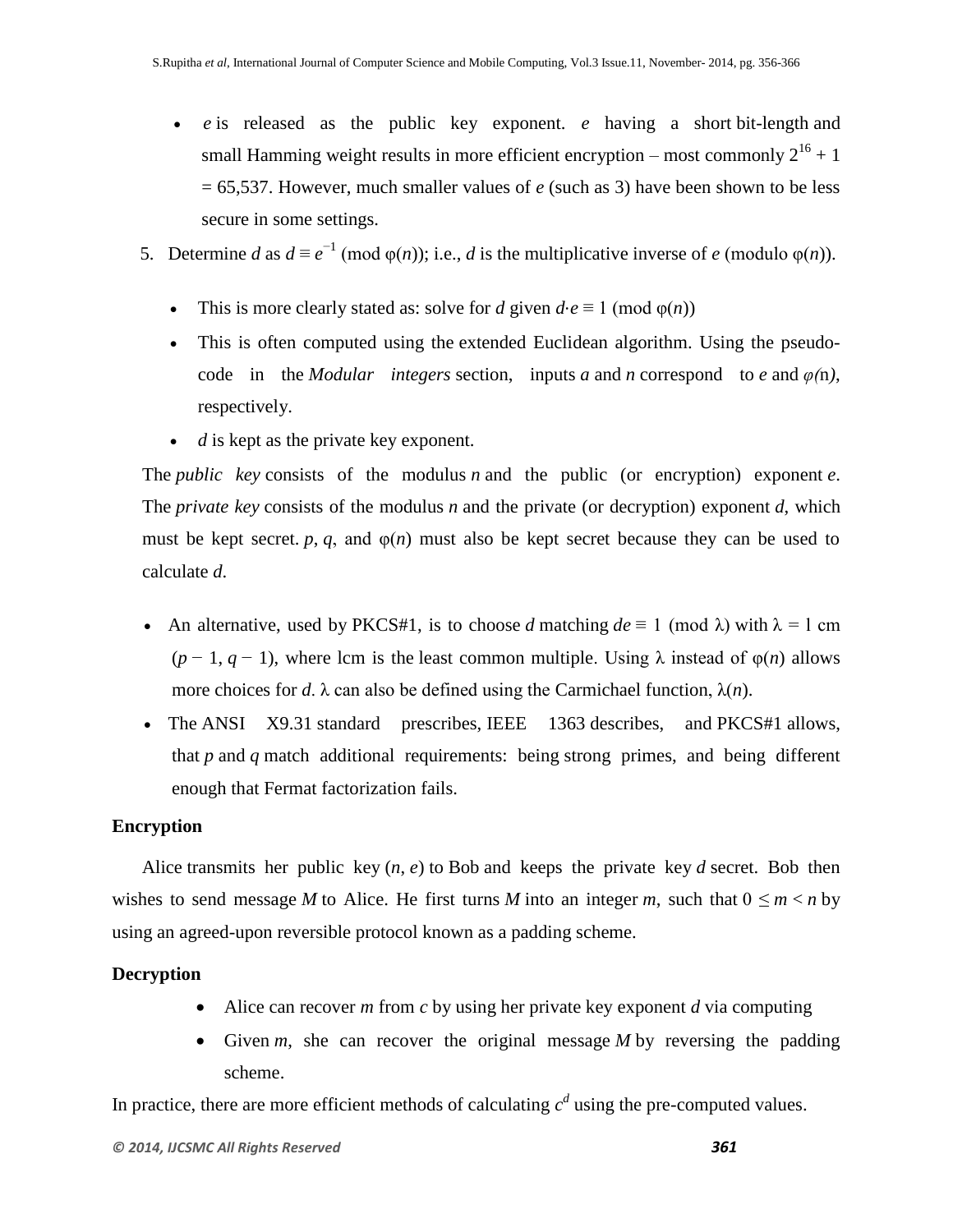## **4. EXPERIMENTS AND RESULTS**

In this project, the path relocation concept is used to reduce the delay and also to reduce the data loss in the network. By path relocation we can form the larger network. By using the Parallel Machine intelligence the actor nodes are created and it is used for the path selection during the process of communication. To increase the security in the network Modified RSA Algorithm is used.

This algorithm is used to increase the security in the Packet transfer during the process of communication in the network. As the result, it shows that the proposed method performs well when compared with the existing method in terms of Security, Loss and the delay factor. The performance analysis is done with the graphical representation.

To increase the security in this network we proposed the Modified RSA Algorithm. By using this proposed algorithm the parameters of the network is increased. The life time of the individual node is increased by that the energy efficiency of the network is increased. The comparison shows that the proposed method performed well when compared with the existing method.

The figure1 which represents the difference between the existing algorithm and the proposed algorithm with parameters cost, efficiency and accuracy**.** The figure2 which represents the difference between the existing algorithm and the proposed algorithm with Energy Efficiency and the Time Period. The X-axis represents the Time and the Y-axis represents the energy efficiency of the network.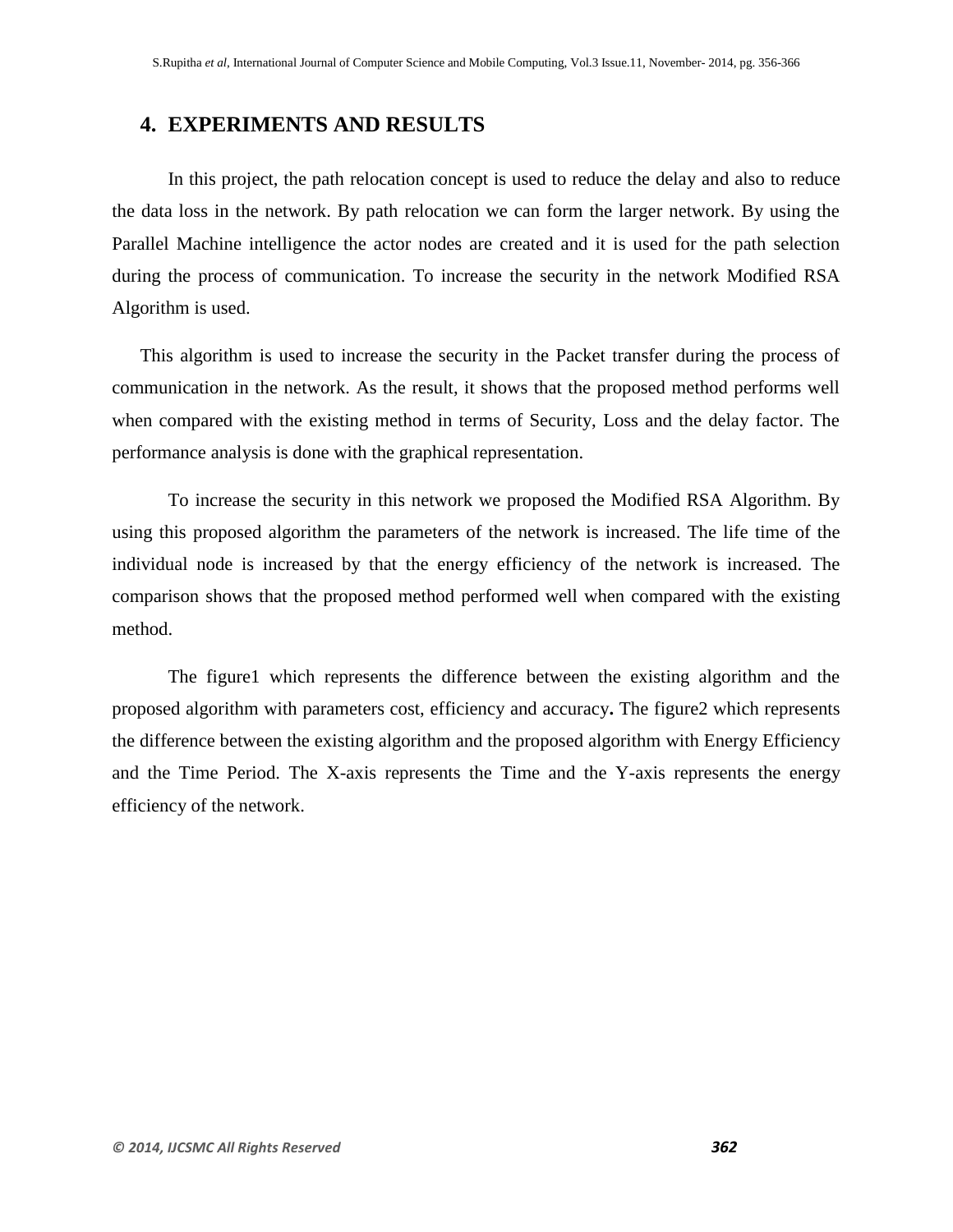# **RESULTS AND COMPARISON**



## **Fig 4.1 Parameter cost, Efficiency and Accuracy**

The figure which represents the difference between the existing algorithm and the proposed algorithm with parameters cost, efficiency and accuracy**.**



**Fig 4.2 Energy efficiency VsTime Period**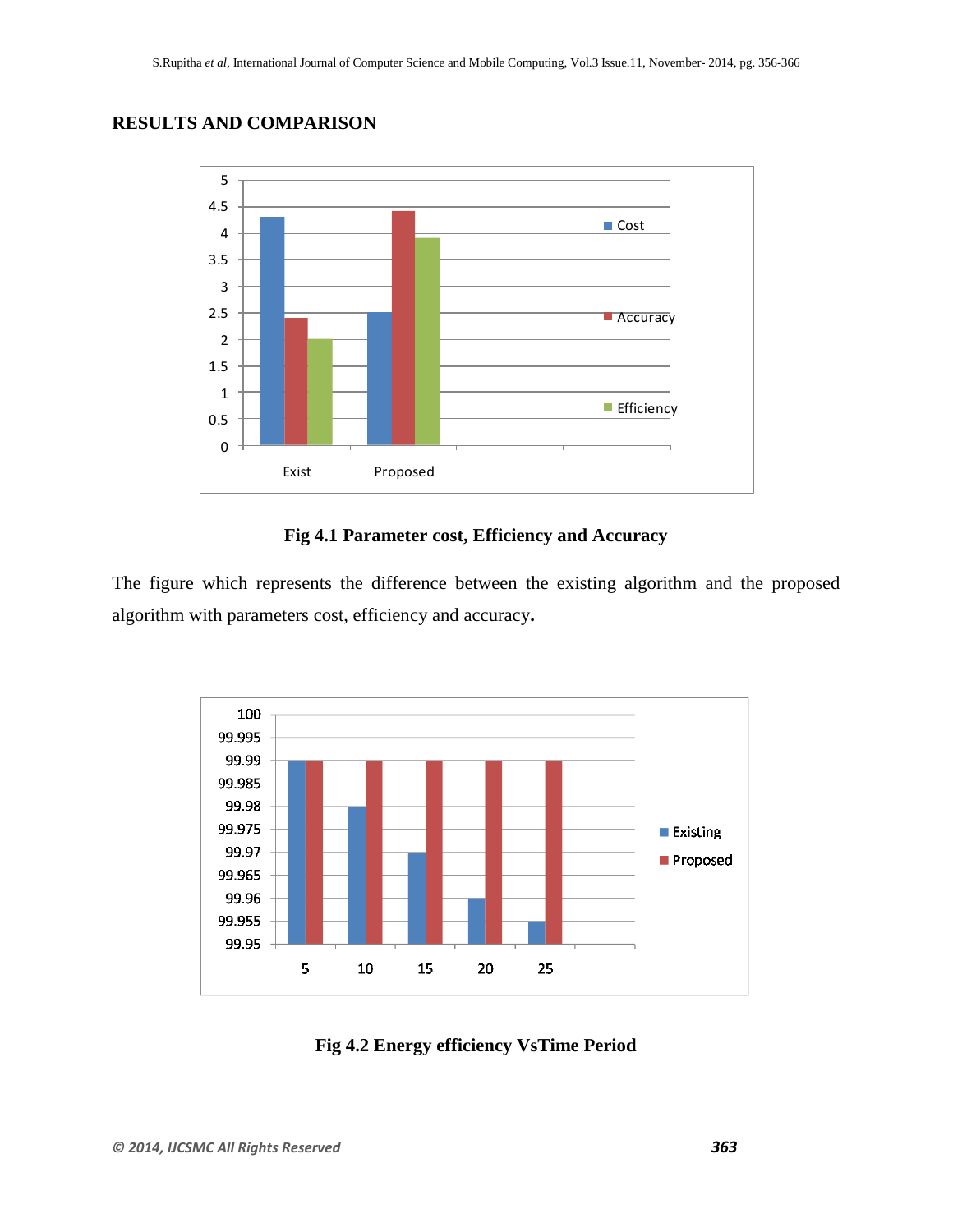The figure which represents the difference between the existing algorithm and the proposed algorithm with Energy Efficiency and the Time Period. The X-axis represents the Time and the Y-axis represents the energy efficiency of the network



**Fig 4.3 Number of nodes Vs delay factor**

 The comparative analysis of the existing and the proposed method is given. The Parameters are the Number of nodes Vs delay factor. The Graphs shows that the proposed method produce less delay when compared with the existing method.



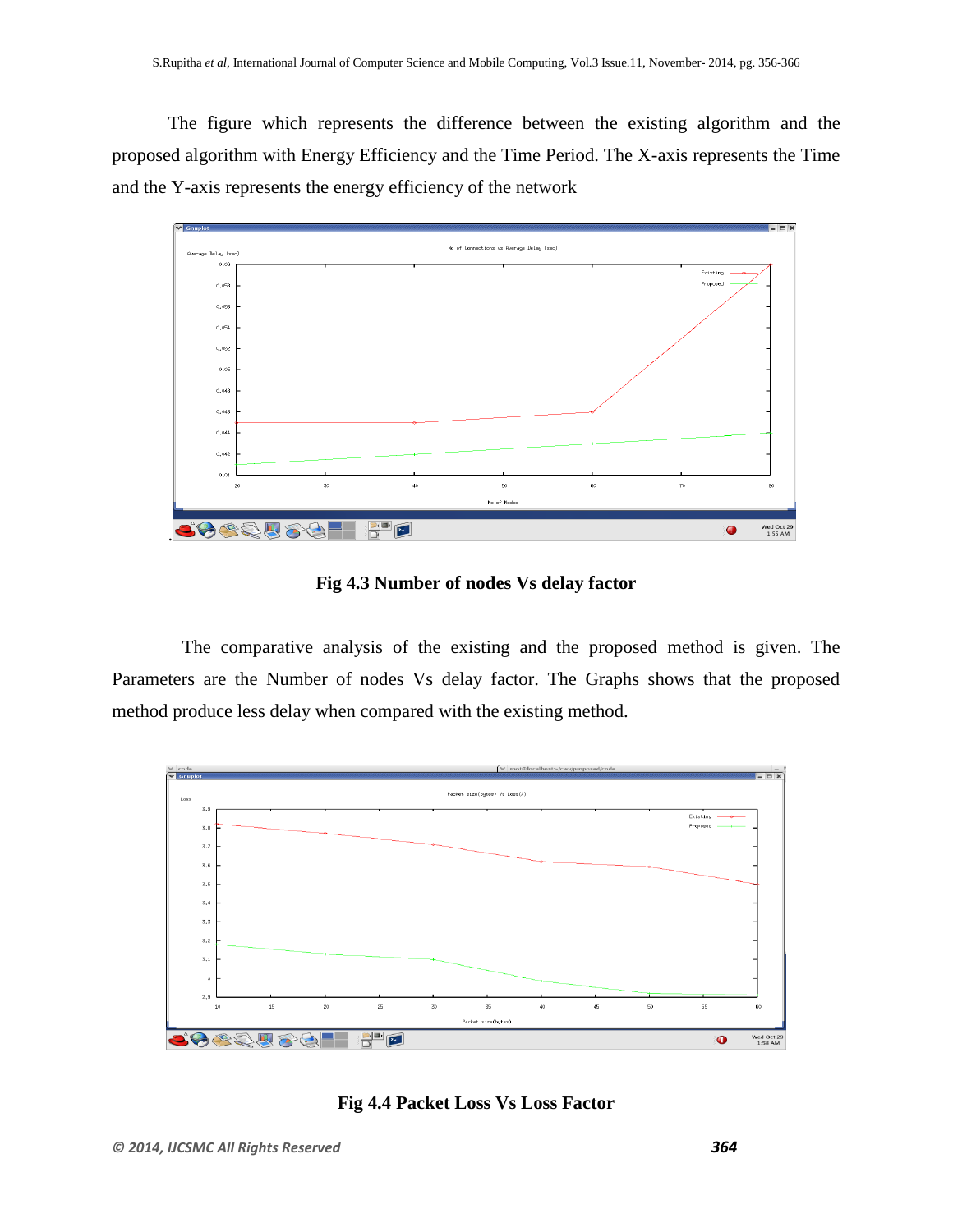The comparative analysis of the existing and the proposed method is given. The Parameters are the Packet size and the loss factor. The Graphs shows that the proposed method produce less loss when compared with the existing method

## **5. CONCLUSION AND FUTURE ENHANCEMENT**

In many applications, the node closer to the Source and the destination are over burdened with huge traffic load as the data from the entire region are forwarded through them to reach to the sink. Proposed the routing algorithm for path relocation. By path relocation we can form the larger network and the accuracy factors are very low in this kind of network. By using the Parallel Machine intelligence the actor nodes are created and it is used for the path selection during the process of communication. The life time of the individual node is increased by that the energy efficiency of the network is increased.

The future work is to increase the Quality of service parameters and prefer the performance analysis between the several protocols like DSR, DSDV and AOMDV protocols. And in the networks the main disadvantages is that the lack of Strong Authentication and Cooperation. The network lost its security by the active attacks and the passive attacks which were created by the external environment. So the future enhancement is to provide strong intrusion detection in the network by the help of several algorithms and also by the Artificial intelligence. And also to increase the control in the network the concept of cooperation is enhanced for the future work.

## **REFERENCES**

[1] J. Mirkovic and P. Reiher, "A taxonomy of DDoS attack and DDoS denfense mechanisms,"ACM SIGCOMM Computer Commun. Rev.,vol. 34, no. 2, pp. 39–53, 2004.

[4] H. Rahmani, N. Sahli, and F. Kamoun, "DDoS flooding attack detection scheme based on Fdivergence,"Computer Commun., vol. 35, no. 11, pp. 1380–1391, 2012.

[5] A. Chonka, J. Singh, and W. Zhou, "Chaos theory based detection against network mimicking DDoS attacks,"IEEE Commun. Lett., vol. 13, no. 9, pp. 717–719, 2009.

<sup>[2]</sup> A. Lakhina, M. Crovella, and C. Diot, "Mining anomalies using traffic feature distributions," in Proc. 2005 Conference on Applications, Technologie, Architectures and Protocols for Computer Communications,pp. 217–228.

<sup>[3]</sup> A. Ziviani, A. Gomes, M. Monsores, and P. Rodrigues, "Network anomaly detection using nonextensive entropy," IEEE Commun. Lett., vol. 11, no. 12, pp. 1034–1036, 2007.